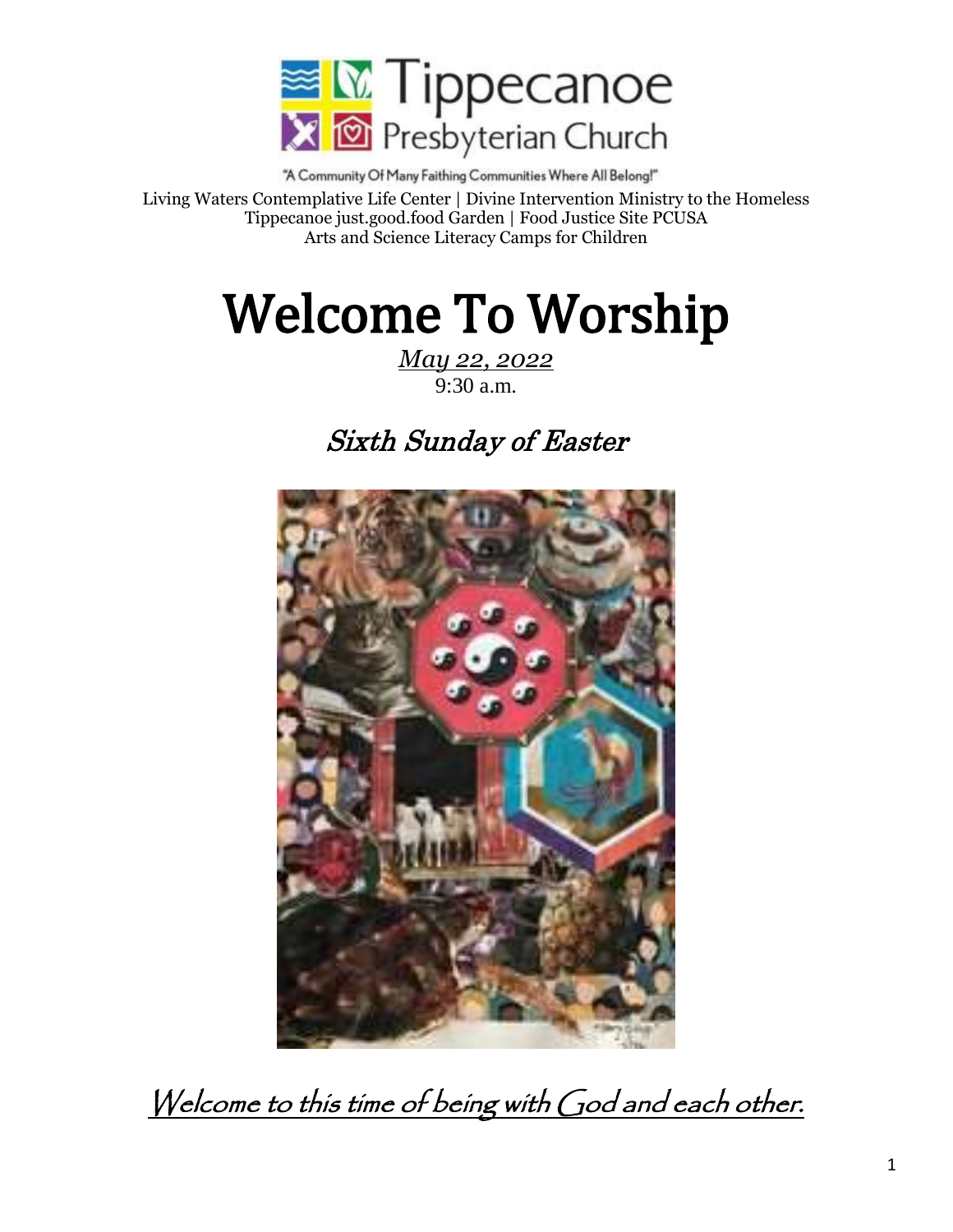#### **TODAY'S WORSHIP**

*Sixth Sunday of Easter*

Preparing to Worship…



 $\sim\sim\:\sim$ 

**Prelude:** Come Worship the Lord (Willie and Betsy Gonwa)

#### **Welcome and community news**

• Please join us for our first Adult Night Out this year! Friday evening, June 3rd at 7 pm. This is a great opportunity to build community and regain connection. The location is being established and we'll update you soon, so stay tuned!

## **Readying Ourselves for Worship**

#### *Surely God is in this place, Holy Ground! Surely God is in this place, Holy Ground!*

#### **A Poem to Center Ourselves in this Moment**

## **"Pluck" ~ Zo Trembley**

I picked six red tulips; Here they sit contained flames amid detritus on kitchen counter.

Remembering – first encounter at age five: Fell head-long into its cup; Fell in love, burning with yearning.

Impetuously claimed single prize; paid price for stolen treasure.

Scolding could not strip satin petals of intensity or wonder. In mind's eye single insouciant tulip nods approvingly

## **Becoming Present to God and Each Other…Our Check-in:**

How Are You as You Arrive…how is it with your spirit?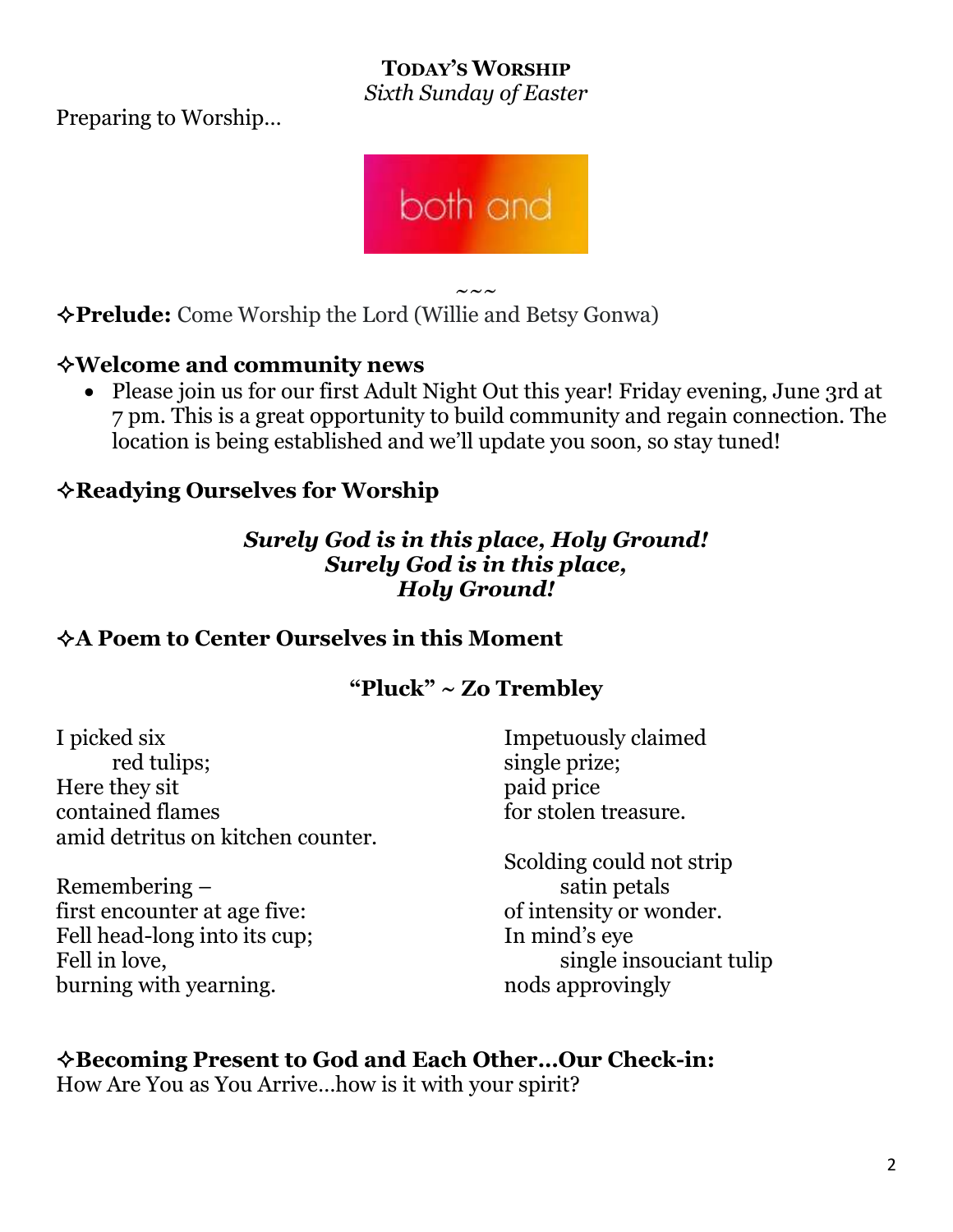## **~ The Joy of Passing the Peace ~**



## **And the Children Will Lead the Way: Kids' Time**

## **Gathering as God's People: Our Theme**

Theological thinking too often reduces our faith experience to logical premises and arguments, to claims and counterclaims. It shrinks our world to either/or. Imagistic, symbolic, and genuine religious language, however, makes our worlds bigger. Instead of reduction, we experience expansion in our spirits, a broadening of relationships and welcoming of otherness. The Scriptures today invite us to enter a new Realm of love and healing -- with God, with one another, and with ourselves.

## **Gathering Hymn: #35 Praise Ye the Lord, the Almighty**

## **Opening Ourselves to God's Grace**

One: Gracious God, touch our hearts, our minds, our spirits with your light, your truth, your love.

**All:** *(Place palm center on heart)* **Touch our hearts.** One: Open us to your light, your truth, your love.

**All:** *(Place palm center on forehead)* **Touch our minds.**

One: Open us to your light, your truth, your love.

**All:** *(Sign "Holy Spirit")* **Touch our spirits.**

One: Open us to your light, your truth, your love.

## **Sharing our Innermost Lives with God**

Loving God, you have called us out from the world into your Beloved Community. Help us practice Christ-presence with one another. Help us grow toward hope, healing and wholeness. You nurture us with the life-giving streams of truth and wisdom, and fill us with your love. Our hearts overflow with gratitude. Touch us anew with your healing grace; enlighten us so we will shine with your light in the world. You have loved us; help us love ourselves, one another, and your world. Amen.

*Let there be some silence.*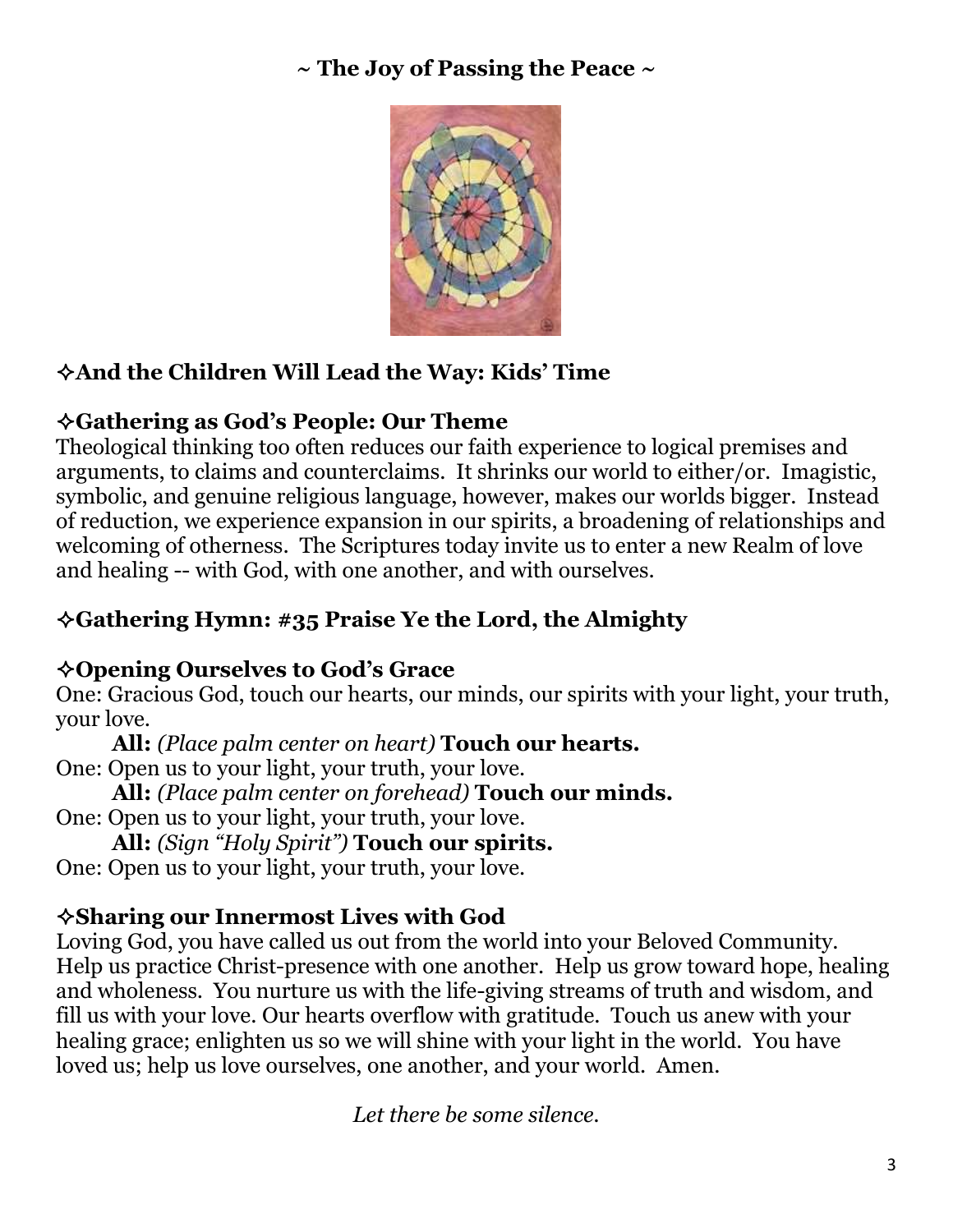### **Bible Wisdom Teaching**

#### **Revelation 21:10, 22-22:5**

#### **Reflection Questions**

How can I encourage new life and healing ...in myself ...my relationships ...and the world?

*Let there be some silence.*

## **Special Music:** On My Way by Betsy Gonwa

Verse 1

When there comes a pause, I don't analyze the cause, I'm gentler now. Instead of judging harshly, remember I'm just starting to get it down

#### **CHORUS**

I know I'm not quite there, I say, I'm not quite there, I'm on my way. Remind myself that I'm okay I know I haven't stopped yet I know I haven't stopped yet, I'm on my way.

In my heart, I know I'm on my way Haven't stopped, I paused, but I'm on my way! My heart knows I'm on my way, Haven't stopped, I paused, but I'm on my way!

#### Verse 2

My body wants to move, to find something to do, yet I want to learn To allow myself to rest, and not hurry ahead of the Spirit's urge.

#### **CHORUS**

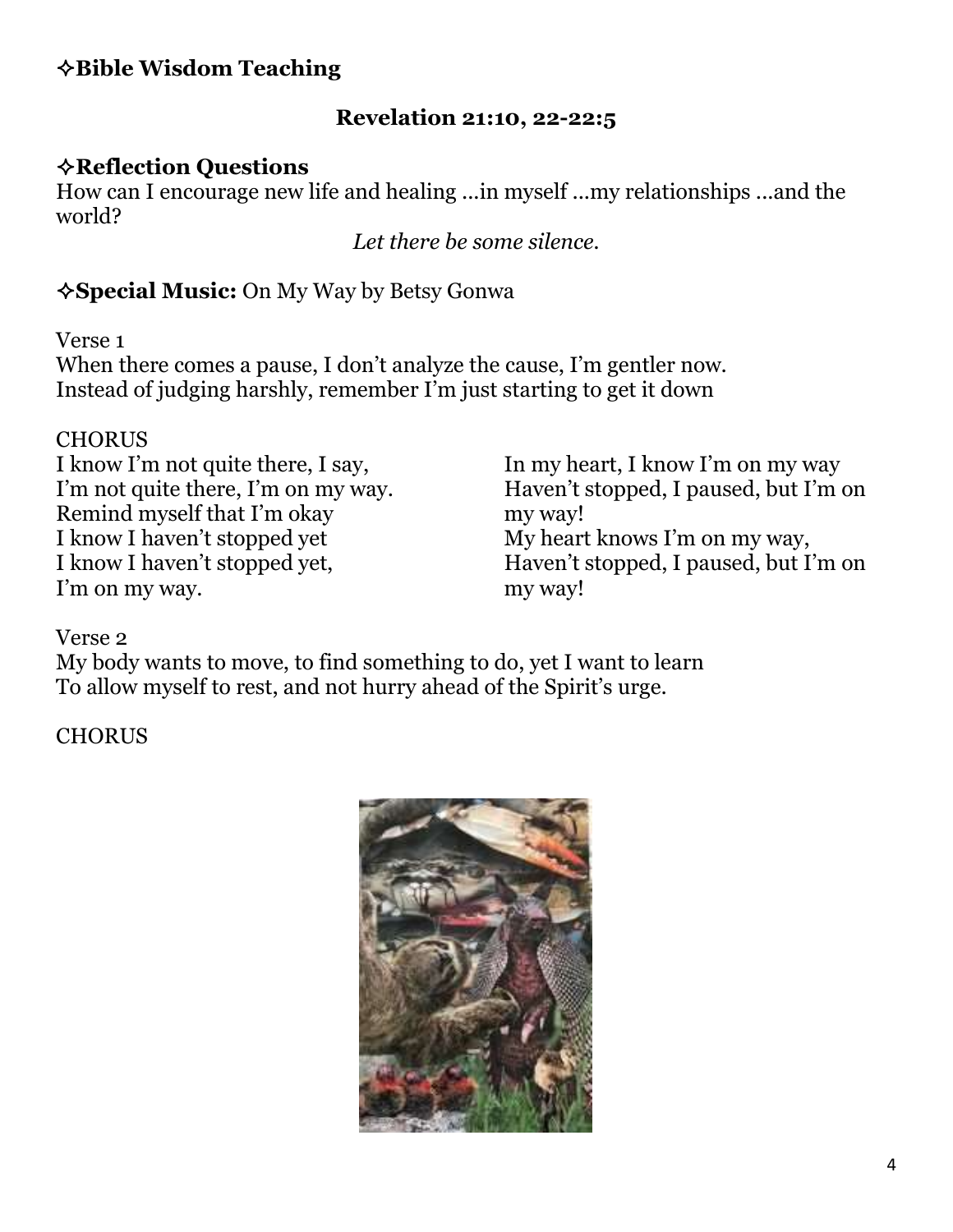## **Bible Wisdom Teaching**

#### **John 13:31-35**

#### **Reflection Questions**

How is love both an emotion and a decision? Do I favor one more than the other? How/why might this emphasis matter?

*Let there be some silence.*

One: May we hear anew the origin stories of our faith and draw from the roots of our tradition.

#### **All: Thanks be to our God.**

# **Message** *"Commanding Love – Huh?"* The Rev Zo Trembley



**Special Music:** Gary Scheffel

**Response to the Proclamation:** Sharing Our Wisdom

**Affirming Our Faith with Intention…Our Prayer** One: Christ commands us to love . . . **All: We will love ourselves as Christ has loved us.** One: Christ commands us to love . . . **All: We will love one another as Christ has loved us.**

One: Christ commands us to love . . .

**All: We will love our world as Christ has loved us.**

*Let there be some silence.*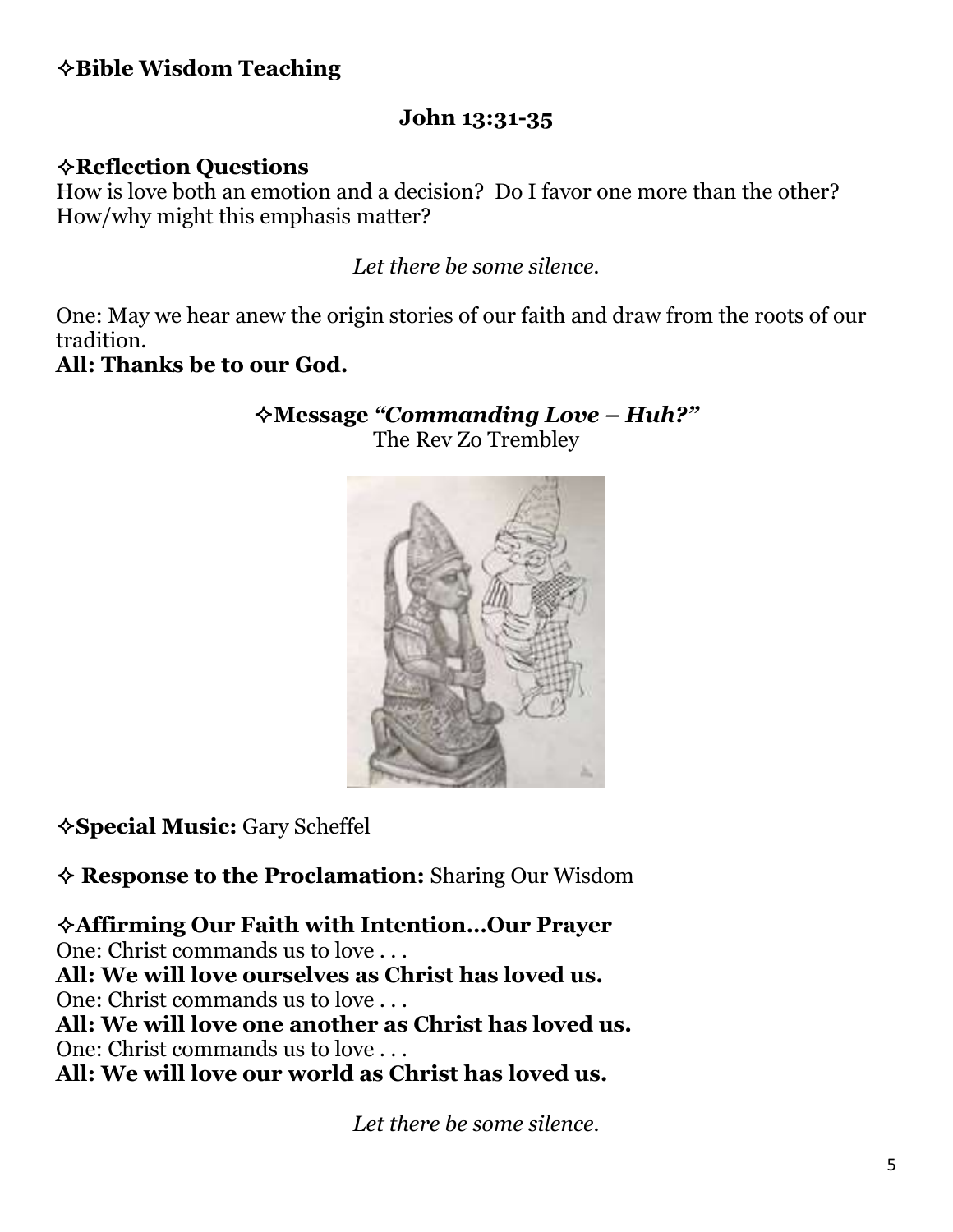**Community Prayers, Pastoral Prayer, The Lord's Prayer** 

**Our Mother, whose love surrounds us, In whose womb all living exist and move, Blessed be your name. The Universe is ordered by your Wisdom. You are Mother to all Nature.**

**Feed us, your hungry nestlings. Catch us on your pinions when we fall. Draw us, your chicks, back to your breast; Gather us under your wings when we stray too far from you. Carry us from danger on your broad wings.**

**We are your conception, enlivened by your breath. We would reflect your shining glory Forever and ever. Amen.**

*-- Zo Trembley (assembled from Scripture)*